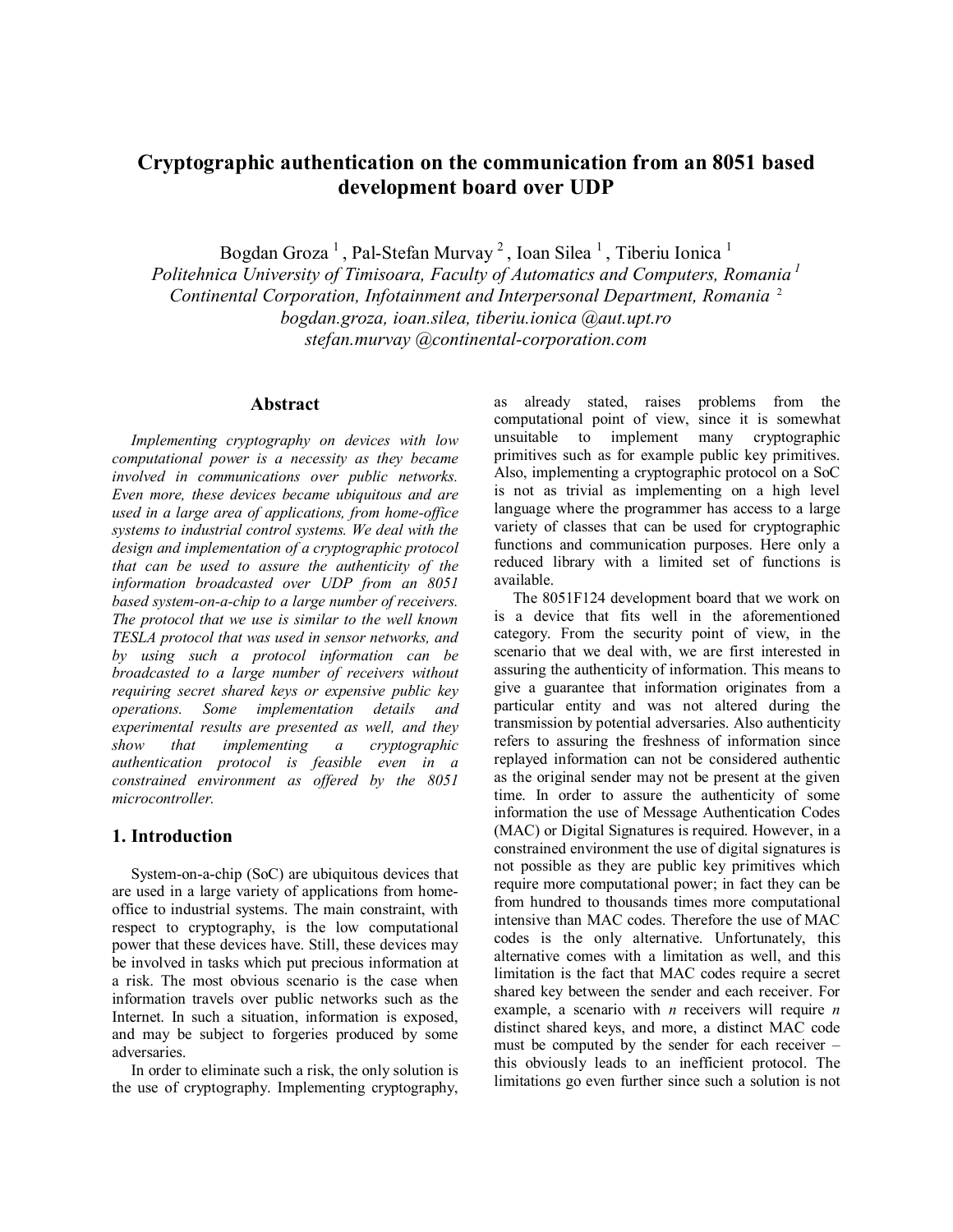easily scalable as every new receiver that joins the stage must share a new key with the sender and this complicates things further as a key exchange protocol must be run between the sender and each receiver. After all, it is obvious that the use of MAC codes with secret shared keys is an inefficient solution for our purpose. Fortunately, a good solution exists. The solution consists in the use of elements from a one-way chain, i.e. an array generated by the successive composition of a one-way function, as keys for MAC codes and time synchronization – solution proposed by Perrig et al. [11]. The first proposals for such a protocol can be found in [1], [11], [12]. Such a solution feats well to the scenario that we address, therefore we will use a protocol based on one-way chains and time synchronization to assure the authenticity of the information that is broadcasted from our low computational power device.

The paper is organized as follows. In section 2 the application setting is presented and several details about the board are given, this description is necessary in order to understand the constraints of our environment. In section 3 the cryptographic protocol is explained. Section 4 holds some implementation details and experimental results. In section 5 are the conclusions of our paper.

# **2. The addressed scenario**

#### **2.1. Application setting**

A brief description of the scenario that we address follows, the application setting is suggested in figure 1. We are interested in a scenario where information from a low computational power device must be broadcasted to a large number of receivers. More particular, we used an 8051 based development board, which broadcasts the temperature acquired from a local sensor to a large number of receivers. The board has a temperature sensor embedded and an extension board for Ethernet communication. Such a scenario is commonly present in industrial control systems where measurements from processes are taken and sent to the controllers. The relevance of cryptographic security in this area is widely acknowledged as several recent papers show [3], [4]. Also such a scenario is wlog and can be extended to other applications as well. The information that is broadcasted must be guaranteed to be authentic by the use of MAC codes and time synchronization between the participants. Therefore, this scenario implies the presence of a low computational power device, a number of receivers, and a time synchronization server. Several details about the low computational power device are in the

next section; all other participants are standard computers.



## **Figure 1. Application setting.**

#### **2.2. Description of the development board**

The authentication protocol was implemented on a C8051F124 development board [15] from Cygnal Integrated Product Inc., now owned by Silicon Laboratories [16]. For fulfilling the communication requirements, the board was connected to an AB2 extension Ethernet development board that uses a CS8900A low cost Ethernet controller. This ensemble is presented in figure 2.



## **Figure 2. C8051F124 Development Board connected to an AB2 Ethernet Board**

The 8051 microcontroller found on the board has an internal oscillator that comes calibrated to obtain a 24.5 MHz frequency. By using the integrated Phase-Locked Loop (PLL), the output frequency is currently set to 49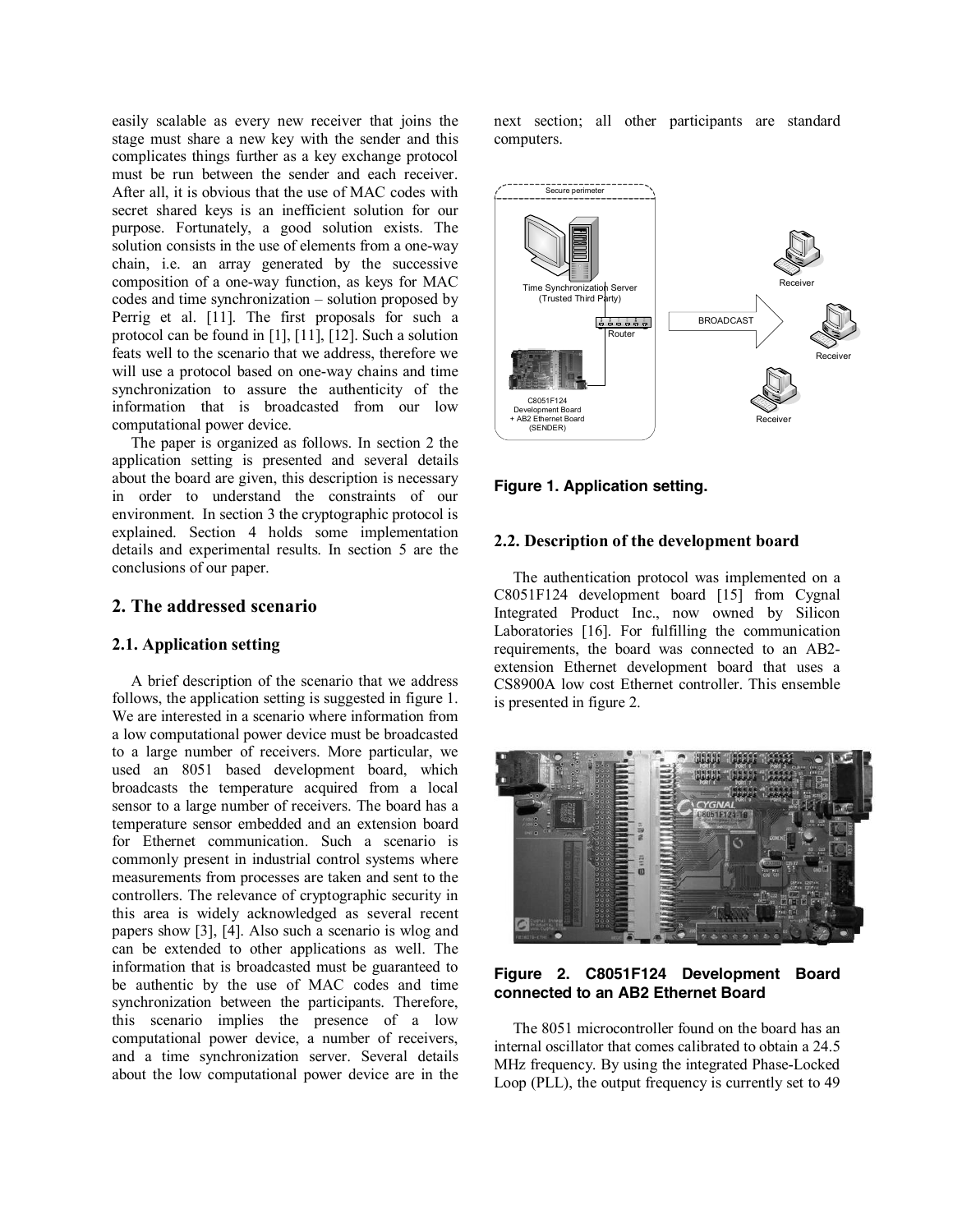MHz. The available memory on the board consists in 256 bytes internal RAM and 64kbytes external RAM for data storage and 64KB of flash memory for storing the application code.

Temperature readings are made using the microcontroller's built-in temperature sensor which is internally connected to an Analog to Digital Converter (ADC). The ADC works on 12 bits and the output is the temperature value in Celsius degrees, see [18] for more details.

The development board has five timers. Two 16-bit timers are used by the AB2 extension board and another three 16-bit auto-reload and capture timers are available for use by the application. In particular we have used one timer for the temperature readings and one timer was programmed to measure the local time for synchronization. Using one timer for synchronization purposes was needed as the board doesn't have any clock to keep track of the local time, for example a real time clock.

The AB2 development board uses a CS8900A lowcost Ethernet LAN controller. This controller can be used in embedded applications that communicate over UDP or TCP sockets. More complex applications such as HTTP or FTP servers can be done as well. In particular, in our application we programmed it for UDP communication, as this is the best way to achieve a broadcast communication.

#### **3. The cryptographic protocol**

The use of one-way chains has proven to be a very effective mechanism in assuring authenticity of information broadcasted in low computational power environments. This is because by the use of elements from one-way chains as keys for MAC codes in conjunction with time synchronization removes the need for secret shared keys, which a MAC will require otherwise. The first proposal is in [11], [12] and afterwards other papers extended this idea or proposed related solutions [1], [6], [7], [8]. In one of our previous papers we have already pointed out the relevance of a one-way chain based authentication protocol for an industrial control system [8]. For the current scenario we will use a protocol based on oneway chains and time-synchronization similar to the TESLA protocol [11].

As seen in the previous section, the application needs a time synchronization server, which acts as a trusted third party (TTP), for assuring time synchronization and distributing the initialization key of the sender to the receivers. However, when a TTP is involved there are two types of trust in which the TTP can be engaged: unconditional trust and functional

trust. A TTP is called unconditionally trusted if it has access to the secret and private keys of users. A TTP is called functionally trusted if all that we request is to behave honest, and the TTP does not have access to private or secret information.

Of course our scenario requires for the time synchronization server to be functionally trusted, since the server does not have access to the secret keys used for the MAC codes, but indeed, if the time synchronization server is corrupted and gives false time values then one can easily forge the packets. For example, if the time given by the time synchronization server is behind the correct time from the sender then an attacker can forge the packets as keys may be already disclosed for packets that also verify the security condition from the perspective of a receiver with wrong time synchronization. Therefore we rely on the fact that the time synchronization server behaves honestly, i.e. is functionally trusted.

The description of the protocol now follows. The structure of the broadcasted packet is the following:

$$
Sender \rightarrow Receivers : P_i = \left\{\theta_i, MAC_{k_{i+1}}( \theta_i), k_i \right\}, i = \overline{1, n}
$$

These packets are broadcasted at time  $i \cdot \delta$  where  $\delta$  is the key disclosure interval, see the experimental results form section 4 for the exact values of  $\delta$ . Here  $\theta_i$  is the value of the temperature acquired by the temperature sensor at time  $i \cdot \delta$  and  $MAC_{k_{i+1}}(\theta_i)$  is a MAC computed on these value with key  $k_{i+1}$  which will be disclosed in the forthcoming packet. The value of  $k_i$  is computed as  $k_i = Hash^{n-i}(k_{gen})$ , where *n* is the length of the chain, *Hash* is a hash function and  $k_{gen}$  is a random value from which the chain is generated.

All receivers must follow a time synchronization procedure with the time server, which consists in the following standard steps (a similar procedure was used in [7], [11], [12] and other papers to which the reader is referenced for further details):

*Receiver* → *TimeServer* : *Nonce<sub>R</sub>*  
*TimeServer* → *Receiver* :  

$$
\left( None_R, CurrentTime, DisclosureDelay, \right)
$$

$$
\left(\begin{array}{c}\nNonce_R, CurrentTime, DisclosureDelay, \\
StarTime,Duration, k_0\n\end{array}\right)
$$

*SigRS*

The receivers must follow this procedure every time the chain is exhausted, this happens at time *CurrentTime+Duration*. For future work, if the board proves to be good enough to handle public key operations, such as the one from [10] we plan to move this entire procedure on the board and possibly renounce on the time server.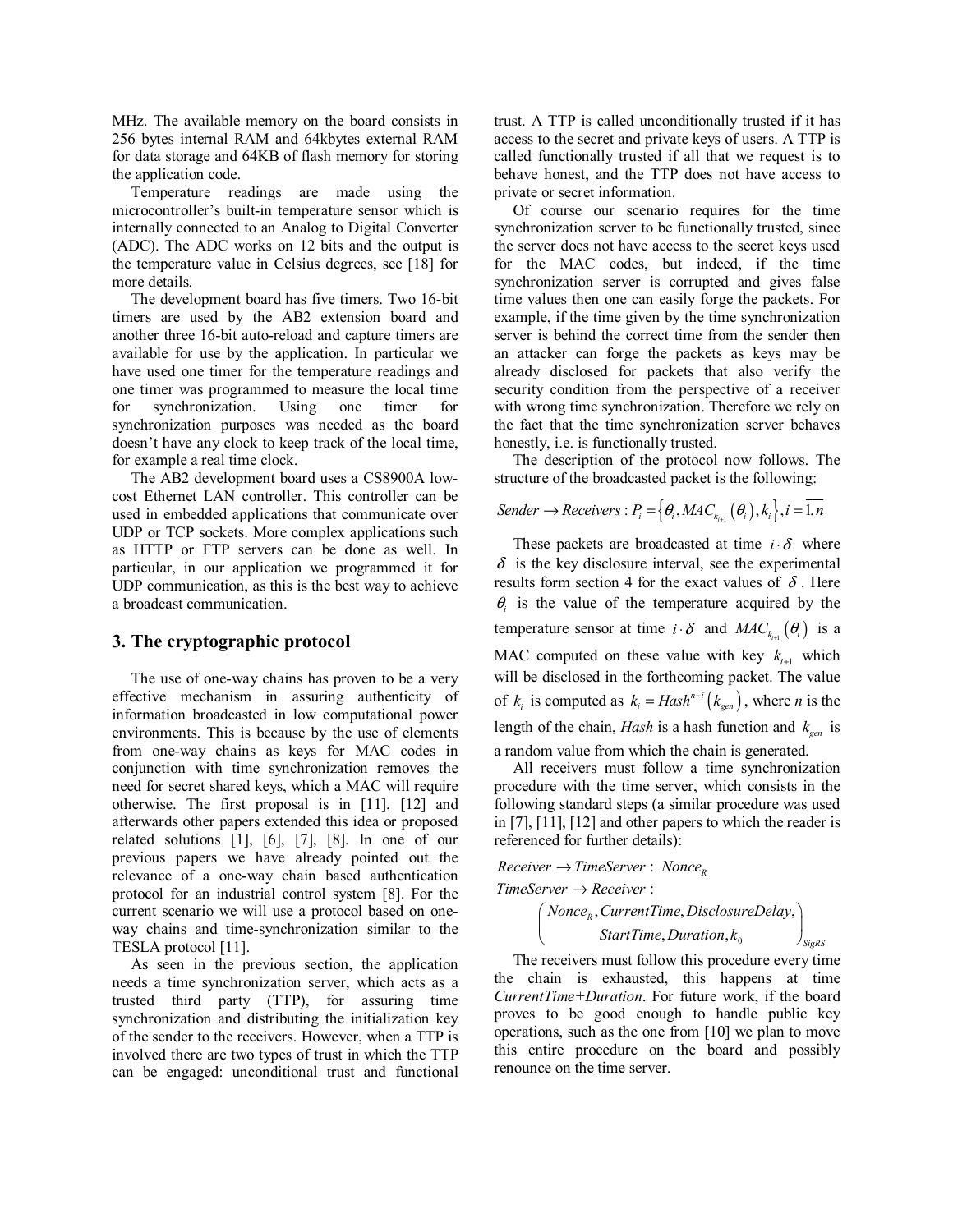Also, the sender, which is the microcontroller, must follow an initialization stage on the time server. The main purpose of the initialization on the time server is to announce the time when the broadcast starts, the key disclosure period and the initialization key for the oneway chain, i.e.  $k_0 = H \alpha s h^n \left( k_{gen} \right)$ . In the addressed scenario we had considered that the communication line between the board and the synchronization server is secure, as they are part of a secure perimeter. Therefore a simple announcement to the time synchronization server is enough. However, the problem is that the board doesn't have in its development library any function that can be used to generate random numbers. Implementing a function for generating random numbers is future work for us as in this context generating random numbers on the board can be avoided. However, implementing such a function does not seem to be a trivial task, as there are not many sources of entropy on the board. More, information can not be stored at runtime since the board does not have non-volatile memory, except for the flash that stores the program and which is dangerous to erase since erasing it too frequent would lead to memory inconsistencies. In the absence of nonvolatile memory, the use of counter mode for an encryption function is a problem because when the board goes off-line we can not store the value of the counter and when power-up the same numbers will be generated by the board. In these conditions we must help the board with values from the time server. Fortunately, this can be done as they are part of the secure perimeter. Therefore the device will use random nonces received from the time server in order to generate a one-way chain. However if the random value from the time server is simply used to compute the one-way chain, then what we get is unconditional trust for the time server, since the time server is now in possession of the secret key used by the board. Therefore, in order to remove this shortcoming, we will use a random nonce from the time server just to derive the key that is directly used in the construction of the one-way chain. The following are the initialization steps between the board and the time server:

*Sender* → *TimeServer* : *LocalTime*  $TimeServer \rightarrow sender : None$ *Sender*  $\rightarrow$  *TimeServer* :  $k_0$ , *StartTime* 

Now the value of  $k_{gen}$  can be easily computed as  $k_{gen} = MAC_{k}$  (*Nonce*). Here  $k_{secret}$  is a secret random value written on the flash of the board. In this way a time server, if providing fresh random nonces, will not

know the secret keys used by the sender – therefore the time server is only functionally trusted.

For the case when the communication line is not secure between the board and the time server, the use of MAC codes and nonces to ensure the information is fresh is the only alternative. The use of just one secret shared key between the board and the time synchronization server should not represent a problem. Again, the problem that must be solved in this context is the generation of fresh nonces on the sender's side.

# **4. Implementation and results**

## **4.1. The cryptographic primitives involved**

For the development of the application two distinct environments were used. This is because the synchronization server and the receivers were standard computers where a high level language could be use, while the board had to be programmed in a lower level language. In particular the source code for the board was written in the ANSI C programming language from the Cygnal IDE that comes with the board. As a high level language, we used the .NET and in particular the C# language in which the time server and the receiver applications were written.

For implementing the previously described authentication protocol on the microcontroller, several cryptographic primitives were needed. We used the MD5 [13] hash function and the HMAC [9] message authentication code (based also on MD5). Both algorithms were implemented based on the Request for Comments (RFC) implementations available at [9], [13]. The code was optimized by removing the parts used for testing so that it will consume as little memory as possible to leave enough memory space for storing a one-way chain of a reasonable length.

The one-way key chain was generated using the MD5 one way hash function. The number of elements from the one-way key chain that can be stored is restricted by the data memory left after implementing the application  $-3780$  bytes. Therefore, if the entire chain has to be stored in memory only a chain with a length of 220 elements can be used. The efficient computation and storage of hash chains is a known problem that was addressed by several papers [2], [5], [14]. The main solution is to compute the entire chain and store only some values for the efficient subsequent computation, this gives an efficient time-memory tradeoff.

As for the cryptography in the .NET applications we used the classes available in the framework, more concrete the *System.Security.Cryptography* namespace. For computing MD5 hashes the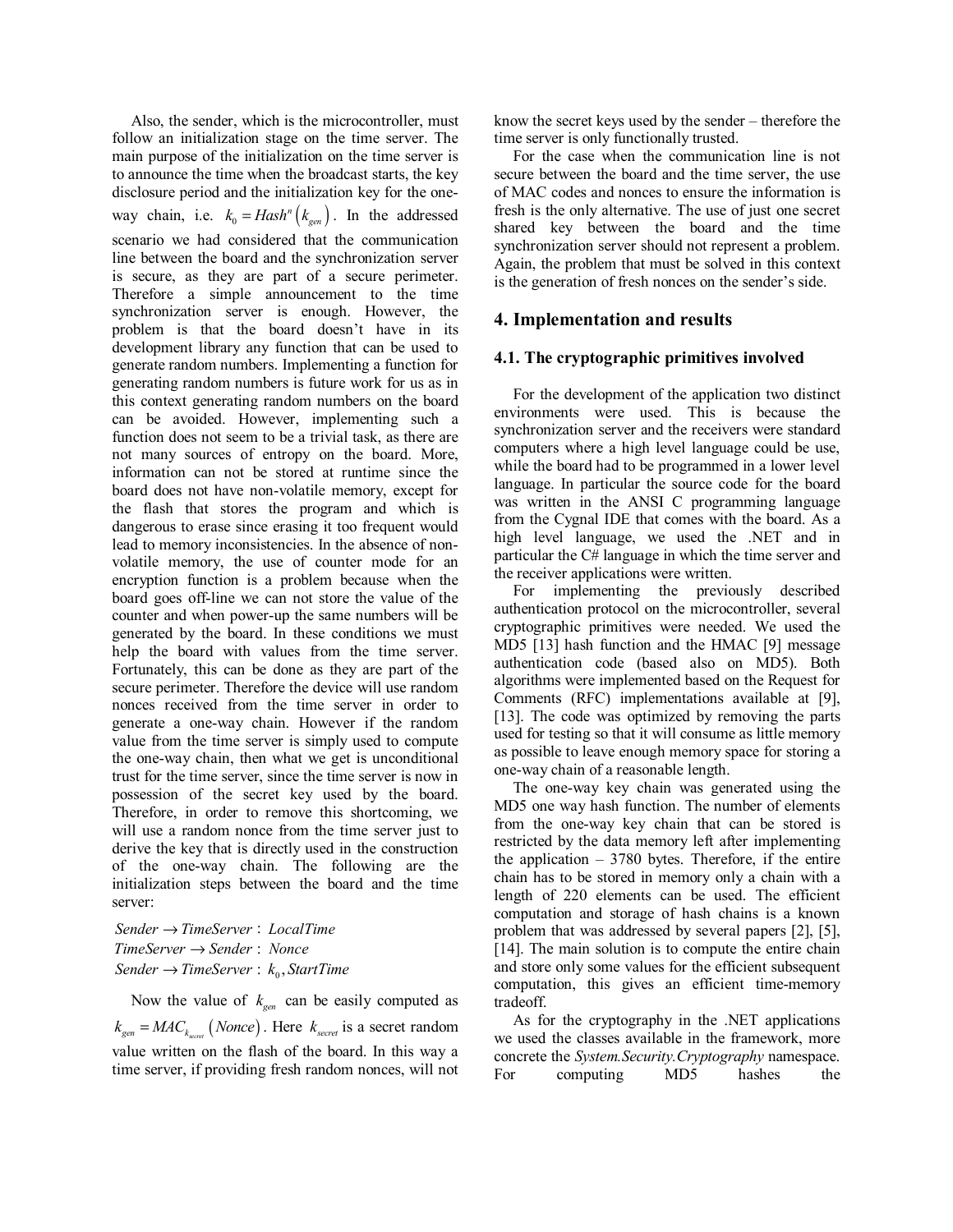*MD5CryptoServiceProvider* class was used and for HMAC calculations we used the *HMACMD5* class. The digital signatures on the messages sent from the time server to the receivers, and their verifications, were done using the RSA signature from the *RSACryptoServiceProvider* class.

## **4.2. Implementing the communication**

The Ethernet communication from the board was done using UDP sockets. The TCP/IP library [17] that comes with the AB2 development board can be configured by the developer to meet the specific needs of the application. Therefore, we configured it to enable the use of UDP sockets. Two UDP sockets are used. One is for the communication with the Time Server in the initialization task, and one is for broadcasting the messages to receivers. The TCP/IP library makes the communication easy by the use of the following functions: *mn\_open*, *mn\_send*, *mn\_receive* and *mn\_close* - see the documentation for further details [17].

UDP and TCP/IP communication in the .NET applications was implemented by using the *Socket* class from the *System.Net.Sockets* namespace.

## **4.3. The protocol and its performance**

The application must be evaluated both in terms of computational time for the cryptographic primitives involved and communication speed when the protocol is running.

Table 1 shows the computational time of several cryptographic functions implemented on the 8051F124 development board. The computational time was measured by running each test 1000 times and computing the mean value. Inputs of different lengths were tested for each cryptographic primitive as shown in table 1.

Time estimates were done using one of the five internal timers available on the microcontroller. The timer was configured as a counter enabling us to get the current time value before the call to the function and after the function call has ended. The key used for the HMAC calls was the same as its input.

In the broadcast application the MD5 hash function was used. Indeed this function is known to be weak and collisions can be found. However, breaking the protocol requires inverting this function which is not yet feasible; therefore we have used it in the experiments. Of course, for future use we plan to use more secure hashes such as SHA-256 or other variants from the SHA-2 family. Computational times for

SHA1 and RC5 are left only for comparison purposes as these functions were not used in our application.

| <b>Input length</b> (bytes) | <b>Runtime</b><br>$(10^{-3}$ seconds)            |
|-----------------------------|--------------------------------------------------|
| $\theta$                    | 1.91                                             |
| 26                          | 1.95                                             |
| 62                          | 3.64                                             |
| 80                          | 3.63                                             |
| $\mathbf{0}$                | 4.33                                             |
| 26                          | 4.37                                             |
| 62                          | 8.46                                             |
| 80                          | 8.44                                             |
| $\theta$                    | 7.13                                             |
| 26                          | 7.36                                             |
| 62                          | 9.30                                             |
| 80                          | 12.58                                            |
| $\boldsymbol{0}$            | 16.74                                            |
| 26                          | 16.97                                            |
| 62                          | 21.30                                            |
| 80                          | 29.39                                            |
| 4                           | 5.18                                             |
|                             | 4.57<br>$\sim$ 1.0 $\sim$ 1.0 $\sim$<br>⌒<br>. . |

**Table 1. Computational time for the cryptographic primitives on the 8051 based development board.** 

| <b>Key disclosure</b><br>period<br>(seconds) | Packets sent | Authentic<br>packets<br>received | <b>Loss Rate</b> |
|----------------------------------------------|--------------|----------------------------------|------------------|
| 10                                           | 220          | 220                              | $0\%$            |
|                                              | 220          | 220                              | $0\%$            |
| 0.1                                          | 220          | 213                              | 3.18%            |
| 0.08                                         | 220          | 204                              | 7.27%            |
| 0.05                                         | 220          | 182                              | 17.27%           |
| 0.04                                         | 220          | 174                              | 20.9%            |
| 0.03                                         | 220          |                                  | 100%             |

**Table 2. Communication statistics for the protocol.** 

Table 2 contains some values for the time interval and test results obtained with the previously described protocol. By using the values from Table 1 we can estimate that for the cryptographic functions that we used in the implementation, a broadcast speed of at most 138 messages per second can be reached. This was estimated by using the computational time required for HMAC-MD5. Choosing a key disclosure period that corresponds to a speed higher than this would lead to the inability of sending messages in the correct time period because computing the MAC would take longer than the key disclosure period. The message will be then considered to be not authentic by failing to verify the time constraint. However, due to other computations done in the application for building the message, like for instance the measurement of the temperature, and because of the network speed the actual broadcasting speed is much lower than 138